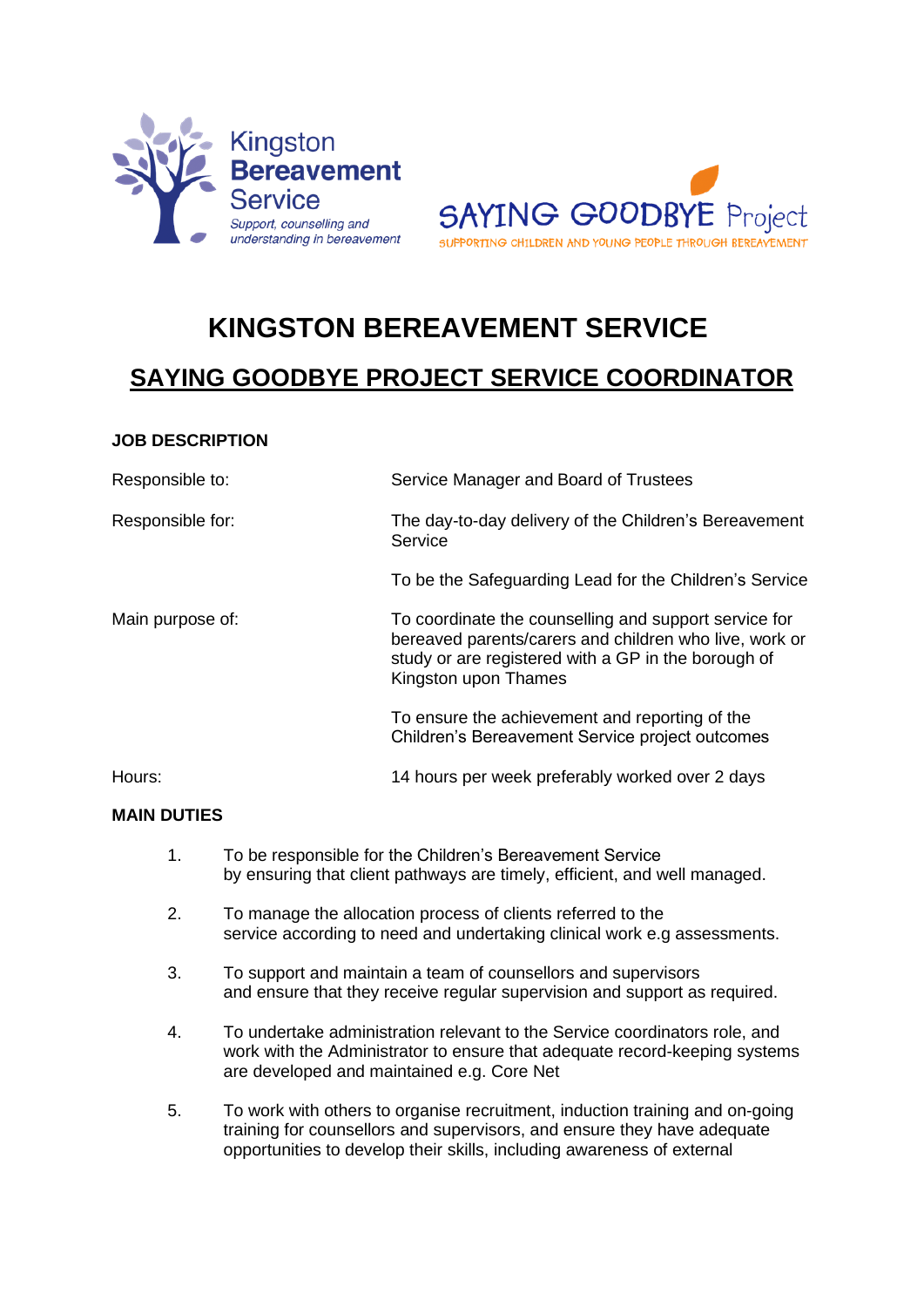training/conferences and keep a resource bank of research papers, articles, journals and books.

- 6. To organise and, with the support of supervisors, carry out the probationary reviews with new counsellors and the annual reviews of all counsellors.
- 7. To develop appropriate referral systems and liaise and consult with referrers, GPs, Kingston's Community Mental Health Team, voluntary sector organisations.
- 8. To network and explore opportunities for improved/joint working with statutory and voluntary agencies.
- a. To maintain effective networks with all principal supporters and stakeholders (including commissioning teams) and ensure KBS is presented in an appropriate and professional manner to its stakeholders so that KBS has a positive reputation as a provider of therapeutic services.
- b. To seek opportunities to expand, promote and market the role of KBS to develop the organisation.
- 9. To manage risk in conjunction with the Service Manager and other staff and develop clinical operational policies and procedures.
- 10. To monitor and evaluate the bereavement counselling service and produce reports using the data management system maintained by the Administrator for funders.
- 11. To ensure that the Bereavement Service outcomes are achieved and to consider through review where and how improvements to service delivery and administration can be made.
- 12. To publicise the service as widely as possible and ensure equal access for all.
- 13. To assist the Service Manager in developing and delivering services in line with the objectives of the current Business Plan.
- 14. To assist the Service Manager with fundraising activities e.g., developing grant proposals and reporting to donors.
- 15. To keep abreast of bereavement care research and national and local developments.

## **OTHER DUTIES**

- 1. To carry out the above duties in conjunction with the Service Manager and other staff and volunteers supporting the administration.
- 2. To keep abreast of current good practice in the delivery of a counselling service (including BACP guidelines) and attend training courses, conferences and local meetings and events in the voluntary and statutory sectors as appropriate.
- 3. To attend regular line management planning and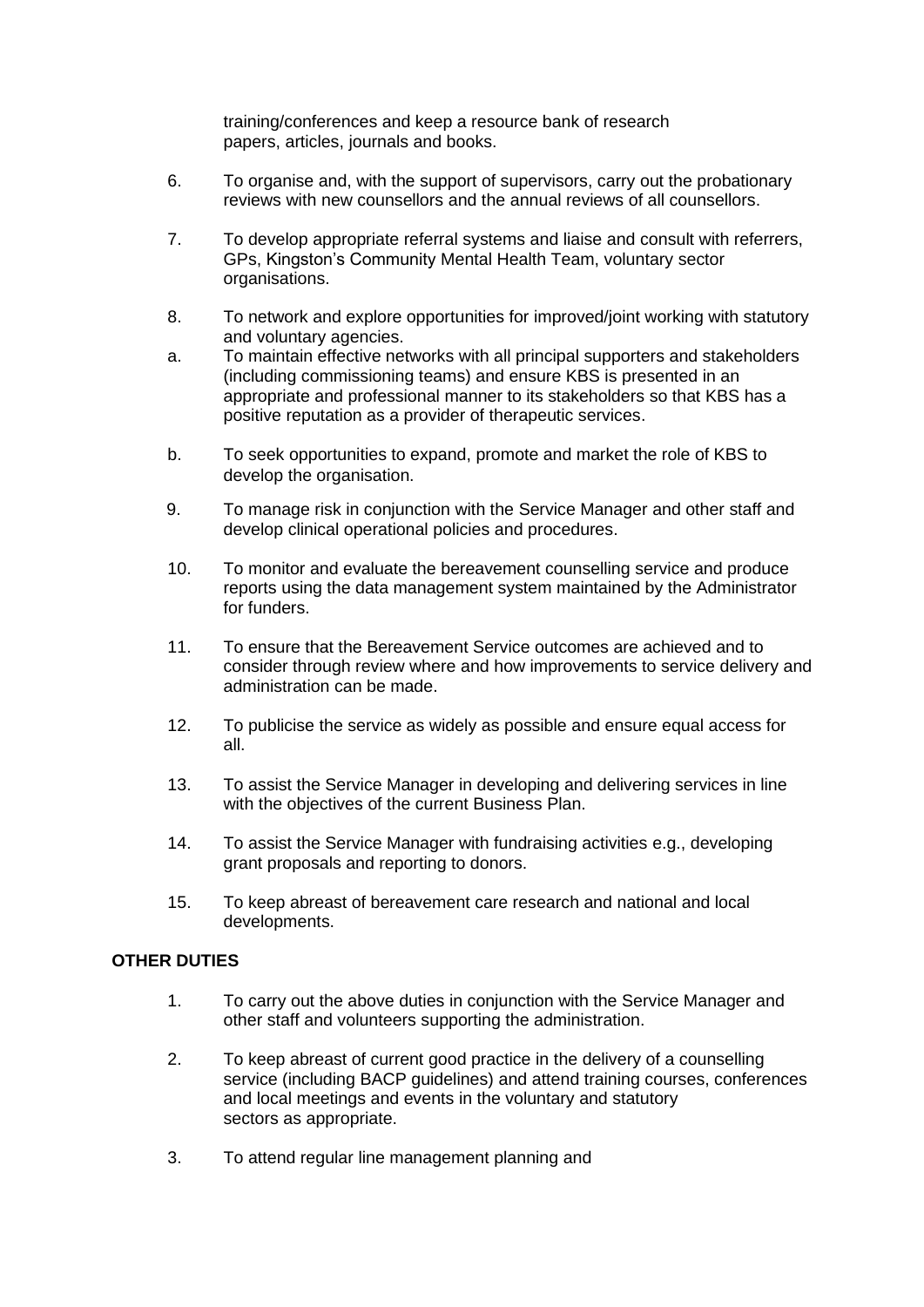review meetings and an annual appraisal and to receive paid for clinical supervision.

4. To make regular reports to the Service Manager and Trustees on progress and attend internal/external meetings and make reports for committees as required.

#### **Professional delivery of services**

- a. Oversight of all clients, supervisors, protocols, training (external support) and operational policies and procedures of the organisation ensuring best in class professional practice.
- b. Working with the team ensure recruitment of counsellors and set up of appropriate systems for interviewing, taking up references, DBS check etc.
- c. Working with the team to arrange assessments of all clients and allocations to counsellors and adequate record keeping systems are developed and maintained and policies followed.

## **EQUAL OPPORTUNITIES**

Kingston Bereavement Service has a strong commitment towards achieving an equal opportunities environment and expects all employees to promote its policy in the workplace; and undertake training as necessary.

#### **PERSON SPECIFICATION**

The following list is the minimum experience, skills, knowledge and abilities that are required by the applicant in order to carry out the above duties.

## **EXPERIENCE**

- 1. Experience in coordinating a service, leading a team or project.
- 2. Has previous experience of working with children, young people and families in a professional or social setting.
- 3. Experience of working with children and families who are bereaved.
- 4. Experience of working in a team.

#### **SKILLS, KNOWLEDGE AND ABILITIES**

**Essential** 

- 1. Excellent communication skills to deal sensitively and effectively by phone and face to face with a range of people (such as clients and their carers, counsellors, health professionals, other agencies, etc) and provide written reports, write letters, make verbal presentations, etc.
- 2. Excellent organisational skills, and ability to work on own initiative and to prioritise workload.